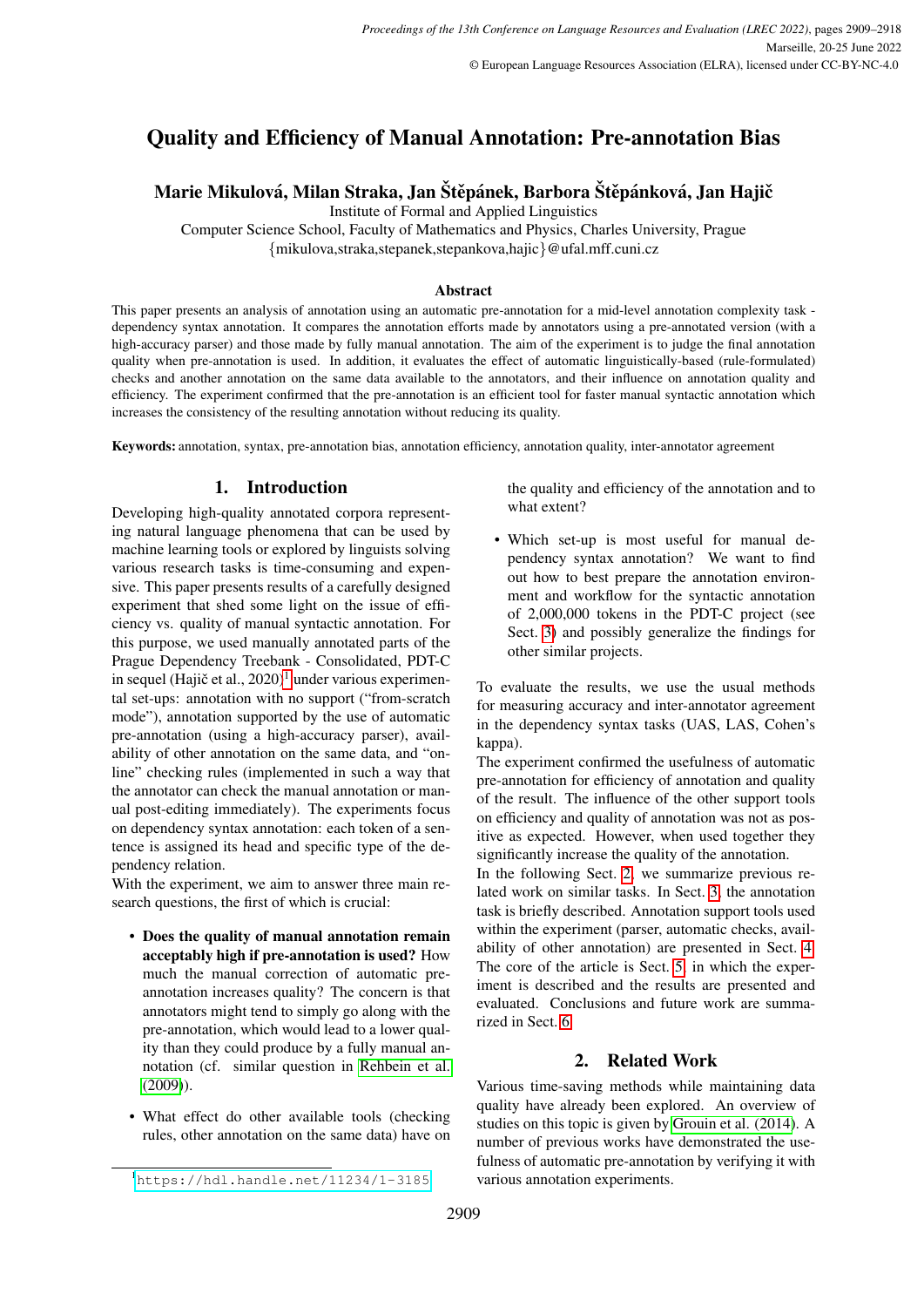The experiments were performed on different annotation tasks (POS annotation [\(Fort and Sagot, 2010\)](#page-8-2), semantic role labeling [\(Chou et al., 2006;](#page-8-3) [Rehbein et](#page-8-0) [al., 2009\)](#page-8-0), name entity annotation [\(Grouin et al., 2014;](#page-8-1) [Rosset et al., 2013\)](#page-8-4), treebank construction [\(Marcus](#page-8-5) [et al., 1993;](#page-8-5) [Chiou et al., 2001;](#page-7-1) [Gupta et al., 2010;](#page-8-6) [Voutilainen and Purtonen, 2011\)](#page-9-0)) for different purposes (comparison of annotation quality by experienced and inexperienced annotators [\(Gupta et al., 2010\)](#page-8-6), the effect of different types of pre-annotation, the difference between using a high-quality and lower-quality parser [\(Rehbein et al., 2009;](#page-8-0) [Chiou et al., 2001\)](#page-7-1)), which corresponds to the different set-ups of the experiments. Experimental design was chosen not only in line with research question that the authors wanted to address, but also in line with the number of annotators, the amount of data and time available.

The previous works also confirmed that a clear and controlled, well performed experimental design is necessary for minimizing side effects on the results of the experiment (annotator influence, learning effect, inappropriate or/and different data; cf. the design of the experiment in [Rehbein et al. \(2009\)](#page-8-0), where an ongoing learning effect (repeated annotation of the same data by the same annotators) seems to have led to a distortion of the results).

The approaches that are closest to ours are that of treebank construction. One of the earliest studies that investigated the usefulness of automatic pre-annotation for treebank construction was carried out by [Marcus et](#page-8-5) [al. \(1993\)](#page-8-5). In the context of the development of the Penn Treebank, they compared the semi-automatic approach to a fully manual annotation and found that the semi-automatic method resulted both in a significant reduction of annotation time, and in increased interannotator agreement and accuracy. [Chiou et al. \(2001\)](#page-7-1) investigated the effect of pre-annotation in the context of the development of the Chinese Penn Treebank. They experimented with two different parsers (using a high-accuracy and lower-accuracy parser) and found that both significantly shortened the total annotation time while maintaining accuracy. [Gupta et al. \(2010\)](#page-8-6) described a semi-automatic approach to expedite the process of manual annotation of a Hindi Dependency Treebank. In addition to the influence of automatic preannotation, they also experimented with two groups of annotators: experienced and inexperienced. From their observations, it seems that a semi-automatic process is an effective way of doing dependency annotation when the annotators are trained and experienced. The experiment also confirmed the fact that treebank annotation is not a trivial task and supervision is required for carrying out the task in an efficient manner. [Voutilainen](#page-9-0) [and Purtonen \(2011\)](#page-9-0) documented a double-blind experiment on syntactic annotation of Finnish texts. The results suggest that as a result of reviews and negotiations, inter-annotator agreement can be much higher than the corresponding labeled attachment scores reported for state-of-the-art dependency parsers.

Metrics for measuring annotation quality have been discussed in [Artstein and Poesio \(2008\)](#page-7-2). In a more recent work, [Skjærholt \(2014\)](#page-8-7) pointed out the inadequacy of existing metrics for syntactic annotation and proposes his own metric adapted to the structure of syntactic annotation. However, the UAS and LAS (unlabeled and labeled attachment scores, respectively) for measuring accuracy [\(Yang and Li, 2018;](#page-9-1) [Braggaar and](#page-7-3) [van der Goot, 2021\)](#page-7-3) and Cohen's kappa [\(Cohen, 1960\)](#page-8-8) for measuring inter-annotator agreement [\(Yang and Li,](#page-9-1) [2018;](#page-9-1) [Nguyen, 2018\)](#page-8-9) are still widely used metrics for the annotation quality evaluation in the dependency syntax area.

## 3. Annotation Task

<span id="page-1-0"></span>The experiment focuses on annotation at the dependency syntax layer within the multi-layered treebank for Czech – PDT-C. Its version 1.0 features a fully manual morphological and syntactic-semantic annotation (Hajič et al., 2020). For version 2.0, the goal is to extend the fully manual mid-level dependency syntax annotation to all parts of PDT-C (this assumes an annotation of 2,000,000 tokens). For our experiments described in this paper, we have used a sample from the PCEDT part of PDT-C (Czech translation of the Wall Street Journal portion of Penn Treebank (Marcus et al., 1999)).

A dependency syntax annotation usually consists of determining the head for each node and assigning a syntactic function (attribute *afun*) describing the relation between the dependent node and its head. In PDT-style dependency syntax annotation, every word (token) of a sentence (including punctuation marks) is represented by a node of the tree and at the same time, no added nodes are allowed. The original style of this layer annotation is best described in Hajič et al.  $(1999)^2$  $(1999)^2$  based on principles first formulated in Haiič (1998).

The rules follow (wherever possible) traditional principles of the Czech grammar (especially as described in Smilauer  $(1947)$ ). In a prototypically structured sentence, a predicate (Pred) is the head of the sentence and it depends on the technical root. Afuns (25 types are distinguished) primarily describe dependency syntax relations such as subject (Sb), object (Obj), adverbial (Adv), attribute (Atr). Also all other nodes are assigned a head and a dependency relation (sometimes only in a purely technical way), e.g. auxiliary verbs (AuxV), prepositions (AuxP), subordinate conjunctions (AuxC), coordination (Coord) and apposition (Apos) conjunctions, particles (AuxZ) and punctuation (AuxG, AuxX, AuxK).

Additional syntactic features such as ellipsis  $(E)$  and parenthesis ( P) and members of coordination ( Co) or apposition ( Ap) structure are denoted by a specific affixes attached to appropriate afun. These three types

<span id="page-1-1"></span><sup>2</sup>[https://ufal.mff.cuni.cz/pdt-c/](https://ufal.mff.cuni.cz/pdt-c/publications/PDT20-a-man-en.pdf)

[publications/PDT20-a-man-en.pdf](https://ufal.mff.cuni.cz/pdt-c/publications/PDT20-a-man-en.pdf)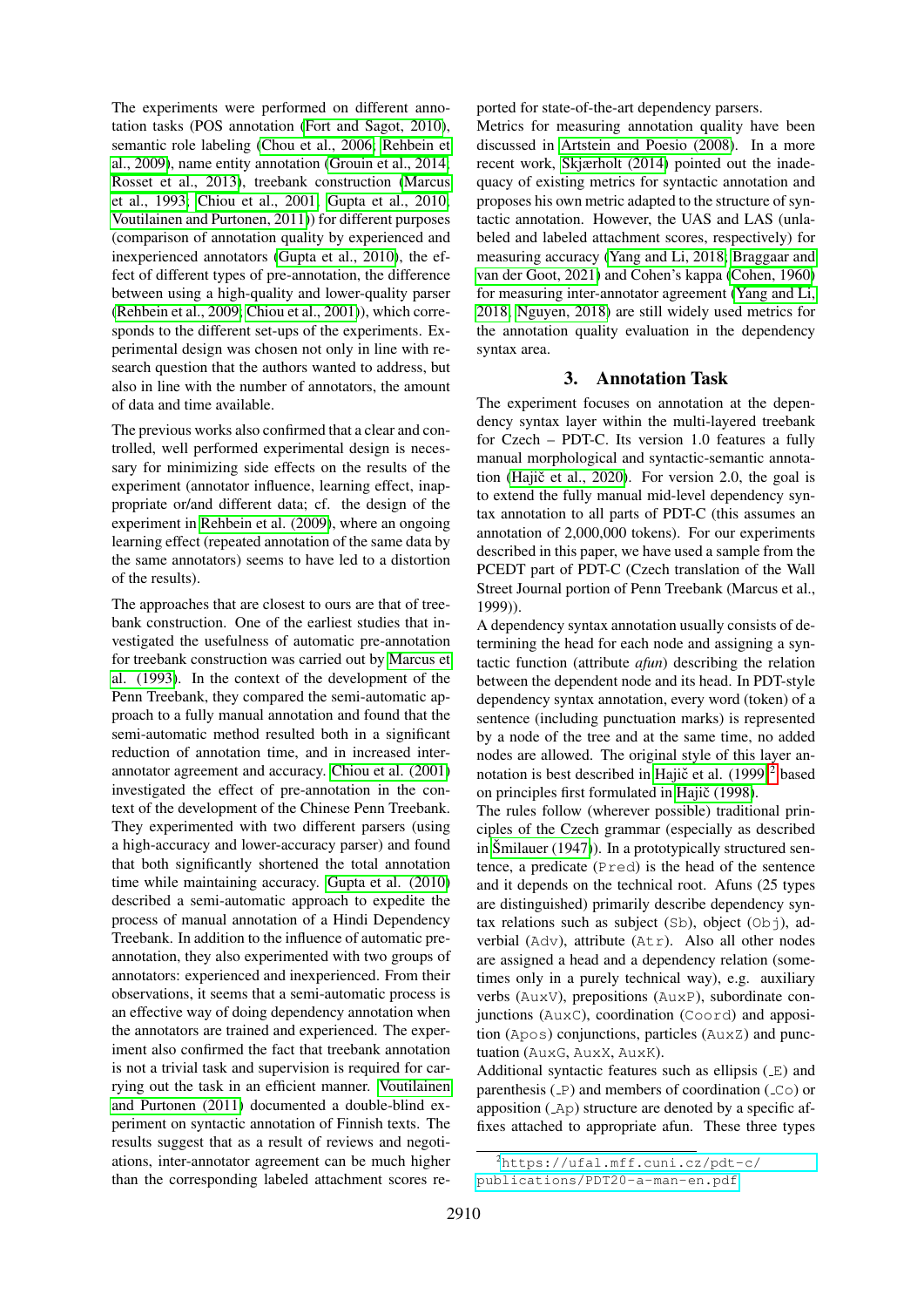<span id="page-2-2"></span>

Figure 1: Annotation tool TrEd: Dependency syntax annotation of the sentence *Dort bude v prosinci vydražen při benefiční akci* 'The cake will be auctioned at a charity event in December.' (on the left) with syntactic-semantic annotation of the same sentence available in a separate window (on the right), displayed in the stylesheet available to annotators during the annotation. In the dependency syntax annotation, the output of the automatic "online" checking procedure is also shown: there is an error in the incorrectly assigned afun Adv to a node that depends on the noun. According to the annotation guidelines, any node that depends on a noun gets the afun  $Art.$ 

of affixes can combine with each other, increasing the total number of possible afuns to 200.<sup>[3](#page-2-1)</sup>

An example of dependency syntax annotation displayed in the annotation tool (Sect. [4\)](#page-2-0) is shown in Fig. [1](#page-2-2) (compared to syntactic-semantic annotation of the same sentence; read more in Sect. [4.3\)](#page-3-0).

#### 4. Annotation Tools Used

<span id="page-2-0"></span>For manual annotation, we use the TrEd annotation tool  $(Pajas and Ště pánek, 2008)$ . The basic editing capabilities of TrEd allow the user to easily modify the tree structure with drag-and-drop operations. The annotation process is greatly accelerated by a set of functions called macros (activated by keyboard shortcuts), customized to simplify the most common tasks done by the annotators (e.g., in our annotation task (Sect. [3\)](#page-1-0), macros are available for assigning any of the afun values). TrEd provides many tools to customize the editor for various tasks. When annotating dependency syntax, we also utilize the possibility to write macros that incorporate consistency tests into the annotation process (Sect. [4.2\)](#page-3-1). TrEd can also display more than one annotation (more than one tree) in one editing window. An annotator can thus check his/her annotation against another (Sect. [4.3\)](#page-3-0). The annotation tool TrEd as we use it for the annotation task described here is shown in Fig. [1.](#page-2-2)

#### <span id="page-2-3"></span>4.1. Pre-annotation

To perform automatic pre-annotation, we selected a dependency parser achieving the best published performance on the Prague Dependency Treebank (PDT). To our best knowledge, that is the *UDPipe 2* dependency parser combined with RobeCzech [\(Straka et al., 2021\)](#page-8-15), where RobeCzech is a Czech variant of RoBERTa. We trained the parser on the PDT-style syntax including the afun affixes, using the train portion of PDT-C 1.0

<span id="page-2-1"></span><sup>&</sup>lt;sup>3</sup> Some combinations of afun and affix are in principle unacceptable, but the annotation tool (Sect. [4\)](#page-2-0) allows to create any of them, so when measuring the results of our experiment (Sect. [5.2\)](#page-4-1), we take into account both the number of basic afuns (25) and the number of all possible afuns  $(25 \times 2^3 = 200)$ . Unacceptable combinations of afun and affix are then subject to automatic checks (Sect. 4 2). Also, it should be noted that the rules for some afuns, ellipsis and affixes differ slightly from the original guidelines as referenced above.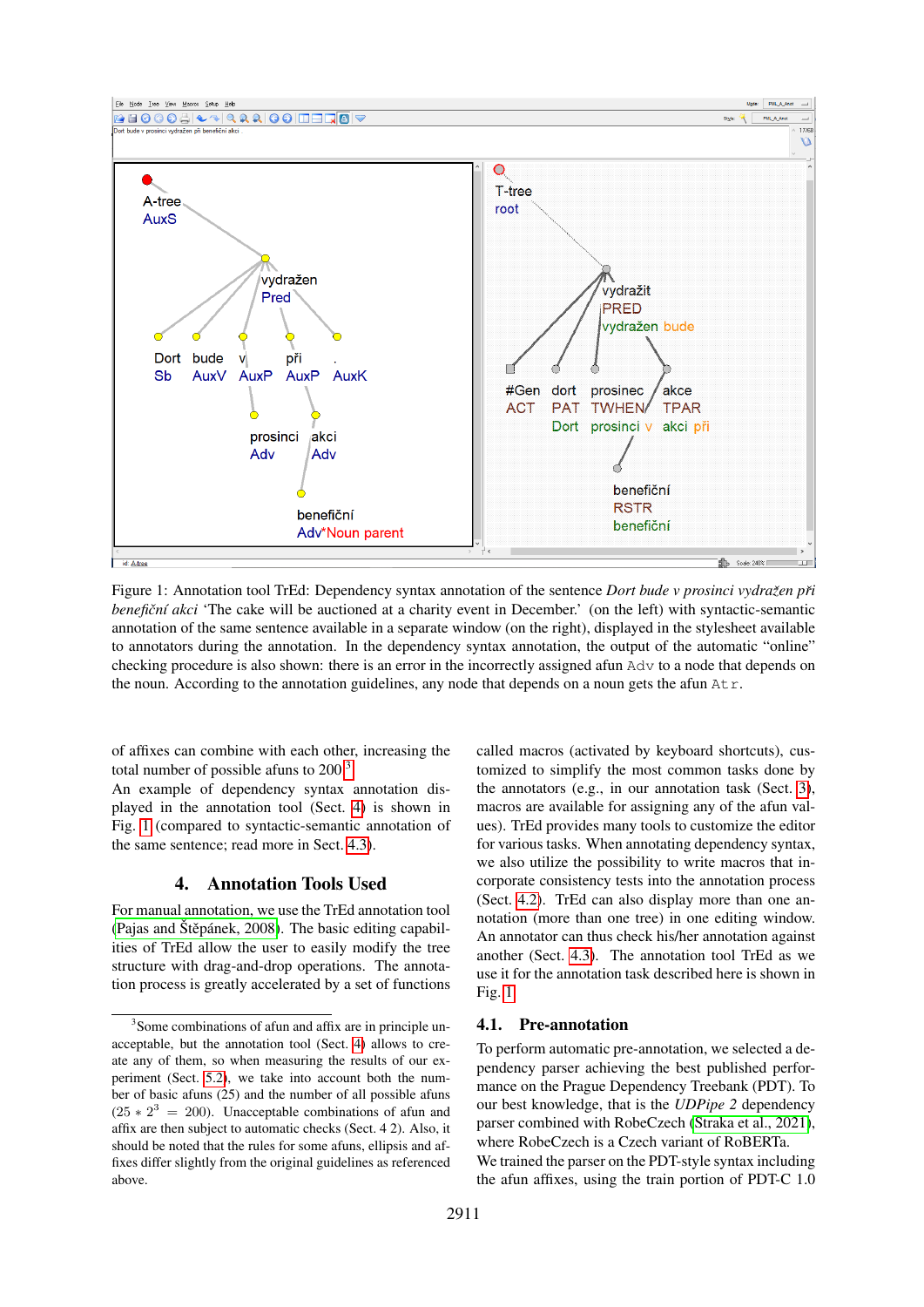(Hajič et al., 2020), reaching UAS  $94.18\%$  and LAS 91.37% on the PDT evaluation test set (the *etest* section). To ascertain the effect of out-of-domain data, we also evaluated the parser performance on 2,000 manually annotated sentences from PCEDT part of PDT-C, obtaining UAS  $93.25\%$  and LAS<sup>[4](#page-3-2)</sup>  $90.93\%$ , close to the PDT result despite the change of domain.

#### <span id="page-3-1"></span>4.2. Annotation Checking Rules

To get a higher quality and a greater consistency of annotated data, a set of automatic "online" checking procedures has been proposed and created in accordance with the annotation guidelines and incorporated into the annotation process to prevent the annotator from making accidental mistakes, e.g. because of poor attention. The "online" checks are based on the fact that many annotation rules imply that particular phenomena cannot (or have to) occur in the annotation output. They mainly work with the combination of attribute values and the structure of a tree. In our experiments, 9 sets of automatic checking rules were available.

Some of the checking rules utilize the multi-layered structure of the PDT-C and use information from the lower morphological layer (e.g. morphological categories, lemmas). For example a rule states that an attribute (afun  $Atr$ ) never depends on a verb and a node that depends on the noun is an attribute (afun  $Atr$ ), or a rule states that a nominal part of a predicate (afun Pnom) always depends on a verb *byt´* 'to be' and its variants.

Many checks combine several rules, for example a check examines whether the afun Pred for predicate is a head of the tree, except cases when it is denoted as a parenthesis, or a member of coordination or apposition by affixes  $_P$ ,  $C_O$ , or  $Ap$ . Further checking rules are defined by enumeration, for example a check states that the head of a tree has only a limited set of possible afuns: Coord for coordination head, Apos for apposition head, Pred for predicate, Denom for noun phrase, Partl for interjection. Also some combinations of afun and affix are excluded, for example the punctuation marks AuxX and AuxG are never complemented with any affixes.

It is recommended to the annotators to run the checks after annotation of every single tree and consequently check and fix possible errors. In Fig. [1,](#page-2-2) we can see an example of output of the automatic checks. The automatic "online" checking procedure revealed an error in the incorrectly assigned afun Adv to a node that depends on the noun. As mentioned above, according to the annotation guidelines, any node that depends on a noun gets the afun Atr.

#### <span id="page-3-0"></span>4.3. Availability of Other Annotation

The dependency syntax annotation can take advantage of the availability of other manual annotation on the same data. Especially the higher, syntactic-semantic layer manual annotation with its tree structure can serve as a guidance because both layers are derived from the same syntactic theory developed in the framework of Functional Generative Description [\(Sgall et al., 1986\)](#page-8-16). The main difference between the two syntactic layers lies in the fact that at the dependency syntax layer, every word of a sentence is represented by a node of its own and at the same time, no added nodes are allowed (cf. Sect. 3), while at the syntactic-semantic layer, only the content words are represented by a separate node and the function words such as prepositions, conjunctions, auxiliary or modal verbs do not have their own node: their meaning is captured by attributes of the nodes for the respective content words. Moreover, the cases of surface deletion are resolved by inserting new nodes into the tree structure.<sup>[5](#page-3-3)</sup>

As an illustration, note the differences between the two layers in Fig. [1](#page-2-2) depicting annotation of the sentence *Dort bude v prosinci vydrazen p ˇ ri benefi ˇ cnˇ ´ı akci.* 'The cake will be auctioned at a charity event in December'.[6](#page-3-4) Fig. [1](#page-2-2) shows that at the dependency syntax layer, the auxiliary verb *bude* 'will' has its own node with label AuxV, while at the syntactic-semantic layer, its function is captured within the node for the predicate. It is similar for prepositions  $(v \in \mathcal{I}$  in',  $\vec{pr}$  at') that have their nodes (with label AuxP) at the dependency syntax layer, but not at the syntactic-semantic one. Otherwise, there is an added node for the so called general actor (with lemma *#Gen*) at the syntactic-semantic layer, which is not expressed in the surface shape of the sentence. The semantic labels such as ACT (Actor), PAT (Patient), TWHEN (When) and RSTR (Restriction) usually correspond to afuns Sb, Obj, Adv and Atr respectively at the dependency syntax layer. However, there are several exceptions such as in case of passive constructions, etc.

Annotators see both trees side by side during the annotation, so they can check their annotation against the other one.<sup>[7](#page-3-5)</sup> Although the principles of the annotation on both layers are different and the resulting tree structure may also be very dissimilar, we assume that the availability of (largely) semantic annotation during

<span id="page-3-2"></span><sup>&</sup>lt;sup>4</sup>Please note that the LAS score referred to here is using a full set of the original afuns, including the original affixes, such as  $\text{\_CO}$ ; later in this paper, we define LAS differently and add one more metric (Sect. [5.2.1\)](#page-4-2).

<span id="page-3-3"></span><sup>5</sup>Detailed annotation rules can be found in the annotation guidelines (Mikulová et al., 2006; [Mikulov](#page-8-18)á, 2014).

<span id="page-3-4"></span><sup>&</sup>lt;sup>6</sup>The TrEd concept of stylesheets allows to visually differentiate nodes, edges by color, shape, etc. and also visualize cross-layer relations. The trees in Fig. [1](#page-2-2) are shown in the stylesheet available to annotators during the annotation. Under a lemma in the syntactic-semantic tree (on the right side), the function words belonging to the given node are displayed in orange.

<span id="page-3-5"></span> $7$ The annotators do not have to have a full knowledge of the other annotation structure and guidelines; it is sufficient they know the principles in order to be able to "read" the annotation as shown in TrEd.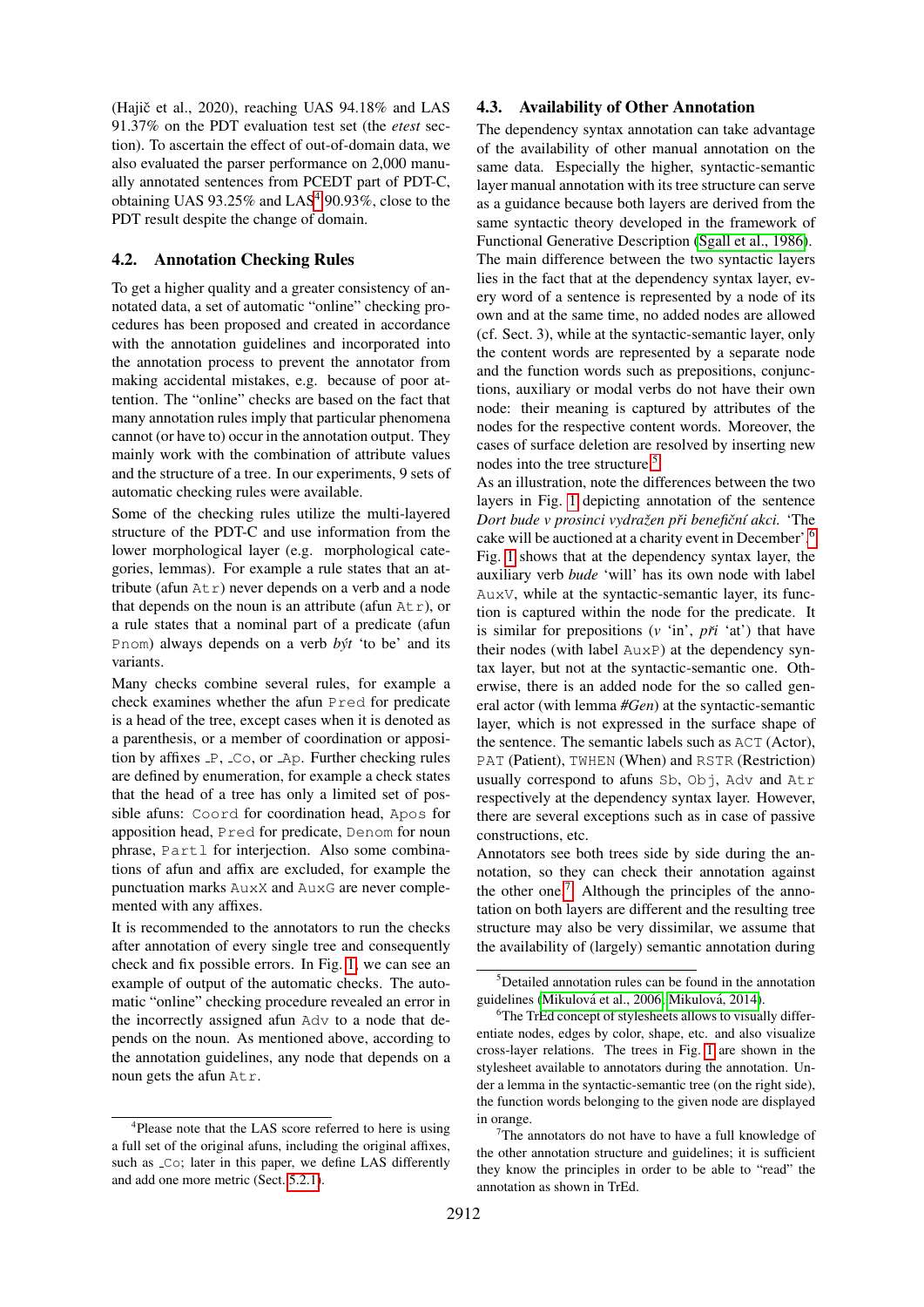the dependency syntax annotation speeds up the understanding of a sentence structure (especially in the case of long sentences), helps in ambiguous and complicated cases, both in solving the syntactic structure and in determining afuns; and finally increases the consistency of the annotated data.

## 5. Experiment

<span id="page-4-0"></span>In this section, we describe the experiment, its design (Sect. 5 1), results (Sect. 5 2) and evaluation (Sect. 5 3). Input data, individual experimental annotations, and a complete and detailed overview of the measured results are freely available (as a supplemental material to this paper) via the LINDAT/CLARIAH-CZ repository (Mikulová et al., 2022).<sup>[8](#page-4-3)</sup>

#### 5.1. Design

In line with the research questions that we want to address and the annotators that we have available, we choose the following experiment design.

In the experiment, we examine four annotation tasks: annotation with no support (abbreviated *no supp*), annotation with checking rules available (abbreviated *rules*; cf. Sect. [4.2\)](#page-3-1), annotation with syntactic-semantic annotation on the same data available (abbreviated *annot*; cf. Sect. [4.3\)](#page-3-0), and annotation with checking rules and syntactic-semantic annotation on the same data available (abbreviated *rul annot*). For each task, the data was prepared in two modes: annotation on preparsed data (abbreviated *pre-parsed*; cf. Sect. [4.1\)](#page-2-3) and annotation "from scratch" (abbreviated *from-scratch*). In the experiment, we thus examined eight different annotation set-ups (four tasks in two modes).

<span id="page-4-4"></span>

| Task    | no_supp        |                | rules          |    | annot          |    | rul_annot |    |
|---------|----------------|----------------|----------------|----|----------------|----|-----------|----|
| Data    | D1             | D2             | D3             | D4 | D5             | D6 | D7        | D8 |
| Pre-    | al             | a3             | al             | a3 | al             | a3 | al        | a3 |
| parsed  | a2             | a4             | a2             | a4 | a2             | a4 | a2        | a4 |
| From-   | a <sub>3</sub> | a1             | a <sub>3</sub> | a1 | a <sub>3</sub> | a1 | a3        | al |
| scratch | a4             | a <sub>2</sub> | a4             | a2 | a4             | a2 | a4        | a2 |

| Table 1: Data distribution |  |  |  |  |  |
|----------------------------|--|--|--|--|--|
|----------------------------|--|--|--|--|--|

We prepared eight datasets (*D1* - *D8*) of 1,250 words, two sets for each task, i.e., a total of 2,500 words per task. We prepared each dataset in both modes (for pre-parsed and from-scratch annotation). The datasets were selected to be as similar as possible in terms of the number of sentences (each dataset contains approximately 60 sentences), number of nodes per sentence, depth of tree, etc. Each dataset was a coherent, continuous text. With this selection, we eliminated the data effect on the resulting values.

Each task was annotated by four annotators (abbreviated *a1*, *a2*, *a3*, *a4*) in stable (unchanged) pairs. The annotation pairs were composed so that they were experientially balanced. Each pair thus experiences all eight annotation set-ups and no annotator annotated any data twice (cf. Tab. [1](#page-4-4) of data distribution). With

<span id="page-4-5"></span>

| Task/Mode   | Pre-parsed                 | From-scratch                      |  |  |
|-------------|----------------------------|-----------------------------------|--|--|
| UAS         |                            |                                   |  |  |
| no_supp     | $96.5 \pm 0.46$            | $96.5 \pm 0.48$                   |  |  |
| rules       | $96.8 \pm 0.42$ p=30.9%    | $95.9 \pm 0.50$ p=79.2%           |  |  |
| annot       | 97.5 $\pm 0.48$ p= 7.1%    | 97.0 $\pm$ 0.48 p=24.5%           |  |  |
| rul_annot   | 97.6 $\pm 0.37$ p= 3.5%    | 97.8 $\pm 0.32$ p= 1.5%           |  |  |
| LAS         |                            |                                   |  |  |
| no_supp     | $95.0 \pm 0.55$            | $94.5 \pm 0.55$                   |  |  |
| rules       | 95.3 $\pm$ 0.49 p=30.6%    | 93.9 $\pm$ 0.59 p=74.9%           |  |  |
| annot       | $96.5 \pm 0.58$ p= 3.3%    | 95.9 ±0.55 p= $4.7\%$             |  |  |
| rul_annot   | $96.6 \pm 0.45$ p= 1.3%    | 96.8 $\pm 0.38$ p < 0.1%          |  |  |
| <b>FULL</b> |                            |                                   |  |  |
| no_supp     | $94.5 \pm 0.56$            | $94.3 \pm 0.56$                   |  |  |
| rules       | 95.1 $\pm$ 0.50 p=23.6%    | 93.5 ±0.60 p=80.1%                |  |  |
| annot       | 96.1 $\pm 0.60$ p= 3.5%    | 95.2 $\pm$ 0.63 p=14.4%           |  |  |
| rul_annot   | $96.4 \pm 0.47$ p= $0.8\%$ | $96.6 \pm 0.40 \text{ p} < 0.1\%$ |  |  |

Table 2: Accuracy of annotation in various set-ups; the standard deviations are estimated using bootstrap resampling with  $1M$  samples, and  $p$  stands for a p-value that the given configuration is statistically significantly better than the corresponding *no supp* configuration, estimated by a Monte Carlo permutation test with 1M samples [\(Fay and Follmann, 2002\)](#page-8-19).

this setting, we eliminated the learning effect and reduced the impact of the experience and "style" of the annotators on the resulting (averaged) values.

For each dataset, a gold standard data annotation was also created. As follows from the data distribution (cf. Tab. [1\)](#page-4-4), each dataset was annotated four times (twice in from-scratch mode and twice in pre-parsed mode). The annotations were then diff-ed and disagreements were resolved by the guideline setters.

#### <span id="page-4-1"></span>5.2. Results

#### <span id="page-4-2"></span>5.2.1. Measuring accuracy

We measured the accuracy of the annotation against the gold data. We measured the unlabeled and labeled attachment score for each dataset in each task for each mode, separately for each annotator. For each annotation set-up (for each task in the given mode) we obtained four values (cf. a1 to a4 in each cell of Tab. [1\)](#page-4-4), from which we then calculated the average value.

We distinguish two labeled attachment scores. The first score, abbreviated LAS, measures accuracy on 25 basic labels (afuns), ignoring the three types of affixes. Afuns including affixes (increasing the number of labels to 200, cf. Sect. 3) are taken into account in the LAS score variant abbreviated as FULL.

All three scores are calculated in the same way: the number of agreements divided by the total number of edges. The agreement means the same head for a node for UAS, the same head and the same afun for LAS, and the same head and the same afun including affixes for FULL. The results are presented in Tab. [2.](#page-4-5)

<span id="page-4-3"></span><sup>8</sup><http://hdl.handle.net/11234/1-4647>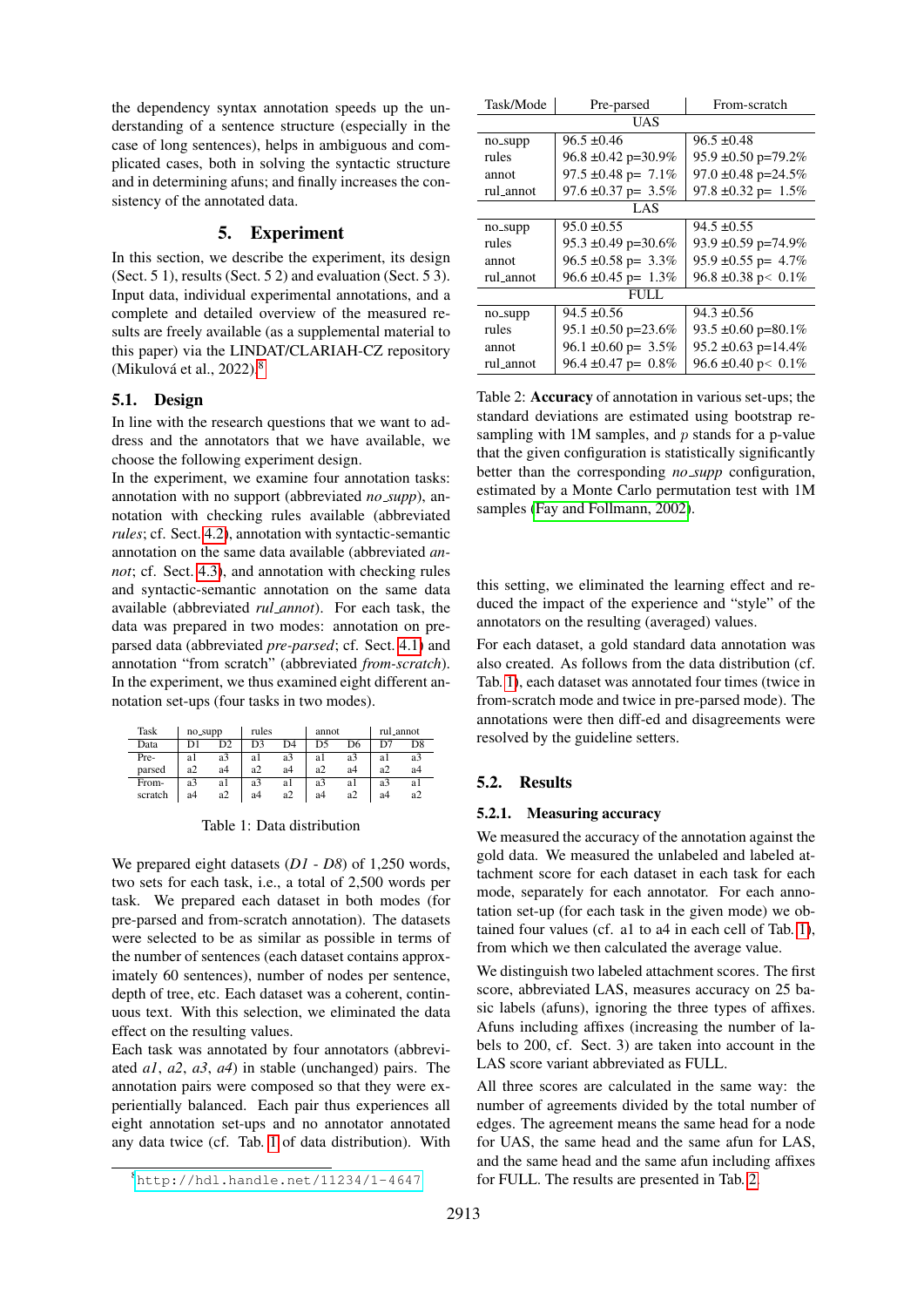#### 5.2.2. Inter-annotator agreement

Inter-annotator agreement among annotators is a standard way to determine consistency in the process of annotation. We use a widely used measure, Cohen's kappa,  $\kappa$  [\(Cohen, 1960\)](#page-8-8) for measuring agreement between annotators. Although there has been criticism of the inadequacy of this method for structure annotation [\(Skjærholt, 2014\)](#page-8-7), it provides a standardized way of estimating the agreement rate between annotators. Similarly to Sect. [5.2.1,](#page-4-2) we measured three different kappas: unlabeled, labeled, and full. But the details were quite different: for the traditional formula

$$
\kappa = 1 - \frac{(1 - p_0)}{(1 - p_e)}
$$

the values of  $p_0$  (actual agreement) and  $p_e$  (probability of a random agreement) were calculated as follows:

- For unlabeled kappa,  $p_0 = a_P/n$  where  $a_P$  is the number of nodes with the same head in both annotations, while  $n$  is the total number of nodes (as nodes are not added or removed, the number is always the same for both the annotators);  $p_e = \bar{s}^{-1}$ where  $\bar{s}$  is the average sentence size.
- For labeled kappa,  $p_0 = a_L/a_P$ , i.e. we only consider the edges that are common to both the annotations and we check their labels  $(a<sub>L</sub>)$  is the number of agreements on afuns);  $p_e = 1/25$  where 25 is the number of all possible labels (afuns).
- The full labeled kappa is similar:  $p_0 = a_F/a_P$ and  $p_e = 1/200$  (where  $a_F$  is the number of agreements on labels including affixes). Clearly, the probability of a random agreement is very low for such a high number of labels.

We measured the inter-annotator agreement for each pair of annotators. For each task in the given mode, we obtained two values (cf. pairs a1-a2 and a3-a4 in each cell of Tab. [1\)](#page-4-4), from which we then calculated the average values. The results are presented in Tab. [3.](#page-5-0)

#### 5.2.3. Annotation time

In Tab. [4,](#page-5-1) we report the total time taken in annotation for each annotation set-up of each annotator.

#### 5.3. Evaluation

In this section, we judge the results of the experiment (presented above in Sect. [5.2\)](#page-4-1) with respect to the research questions stated in the Sect. [1.](#page-0-2)

#### 5.3.1. Does annotation quality remain acceptably high if pre-annotation is used?

To answer the main research question, we compare the values obtained for the pre-parsed and for from-scratch data for accuracy (cf. Tab. [2\)](#page-4-5), inter-annotator agreement (cf. Tab. [3\)](#page-5-0), and annotation time (cf. Tab. [4\)](#page-5-1). From Tab. [2,](#page-4-5) it is clear that the annotation accuracy re-

mained, more or less, the same for both modes of annotation, with a fluctuation (as measured by the standard

<span id="page-5-0"></span>

| Task/Mode             | Pre-parsed | From-scratch |  |  |  |
|-----------------------|------------|--------------|--|--|--|
| Unlabeled $\kappa$    |            |              |  |  |  |
| no_supp               | 0.96       | 0.95         |  |  |  |
| rules                 | 0.97       | 0.94         |  |  |  |
| annot                 | 0.97       | 0.96         |  |  |  |
| rul_annot             | 0.97       | 0.97         |  |  |  |
| Labeled $\kappa$      |            |              |  |  |  |
| no_supp               | 0.99       | 0.96         |  |  |  |
| rules                 | 0.98       | 0.97         |  |  |  |
| annot                 | 0.99       | 0.98         |  |  |  |
| rul_annot             | 0.99       | 0.99         |  |  |  |
| Full-labeled $\kappa$ |            |              |  |  |  |
| no_supp               | 0.98       | 0.96         |  |  |  |
| rules                 | 0.98       | 0.97         |  |  |  |
| annot                 | 0.98       | 0.97         |  |  |  |
| rul_annot             | 0.98       | 0.99         |  |  |  |

Table 3: Agreement rate in various set-ups

<span id="page-5-1"></span>

| Task/Mode |    | Pre-parsed | From-scratch |  |
|-----------|----|------------|--------------|--|
| no_supp   | a1 |            | 150          |  |
|           | a2 | 125        | 231          |  |
|           | a3 | 80         | 140          |  |
|           | a4 | 200        | 280          |  |
| rules     | a1 | 90         | 156          |  |
|           | a2 | 216        | 252          |  |
|           | a3 | 60         | 150          |  |
|           | a4 | 150        | 180          |  |
| annot     | a1 | 111        | 130          |  |
|           | a2 | 212        | 205          |  |
|           | a3 | 70         | 180          |  |
|           | a4 | 210        | 230          |  |
| rul_annot | a1 | 80         | 150          |  |
|           | a2 | 200        | 245          |  |
|           | a3 | 50         | 160          |  |
|           | a4 | 180        | 155          |  |

Table 4: Time in various set-ups (in mins)

deviation) of around 0.5 percentage points. Cf. also Fig. [2](#page-6-0) which depicts overall accuracy only on the annotation of no-support task.

To find out how much manual correction of automatic pre-annotation increases the quality, we also measured the accuracy of the parser used (i.e., the accuracy of the input data for tasks in "pre-parsed" mode) against the gold data. An overview of the obtained values for parser, annotation on pre-parsed data (no-support task) and annotation on from-scratch data (no-support task) is shown in Fig. [2.](#page-6-0)

Lower parsing accuracy (compared to the values stated in Sect. [4.1\)](#page-2-3) are due to the fact that we have changed the domain and also some annotation rules (cancellation of some afuns, addition of new ones, etc., even if only a small minority, occurrence-wise) compared to the previous dataset on which the parser has been trained. The graph shows that manual annotation (whether on preparsed data or not) produces higher quality data than the output from the parser.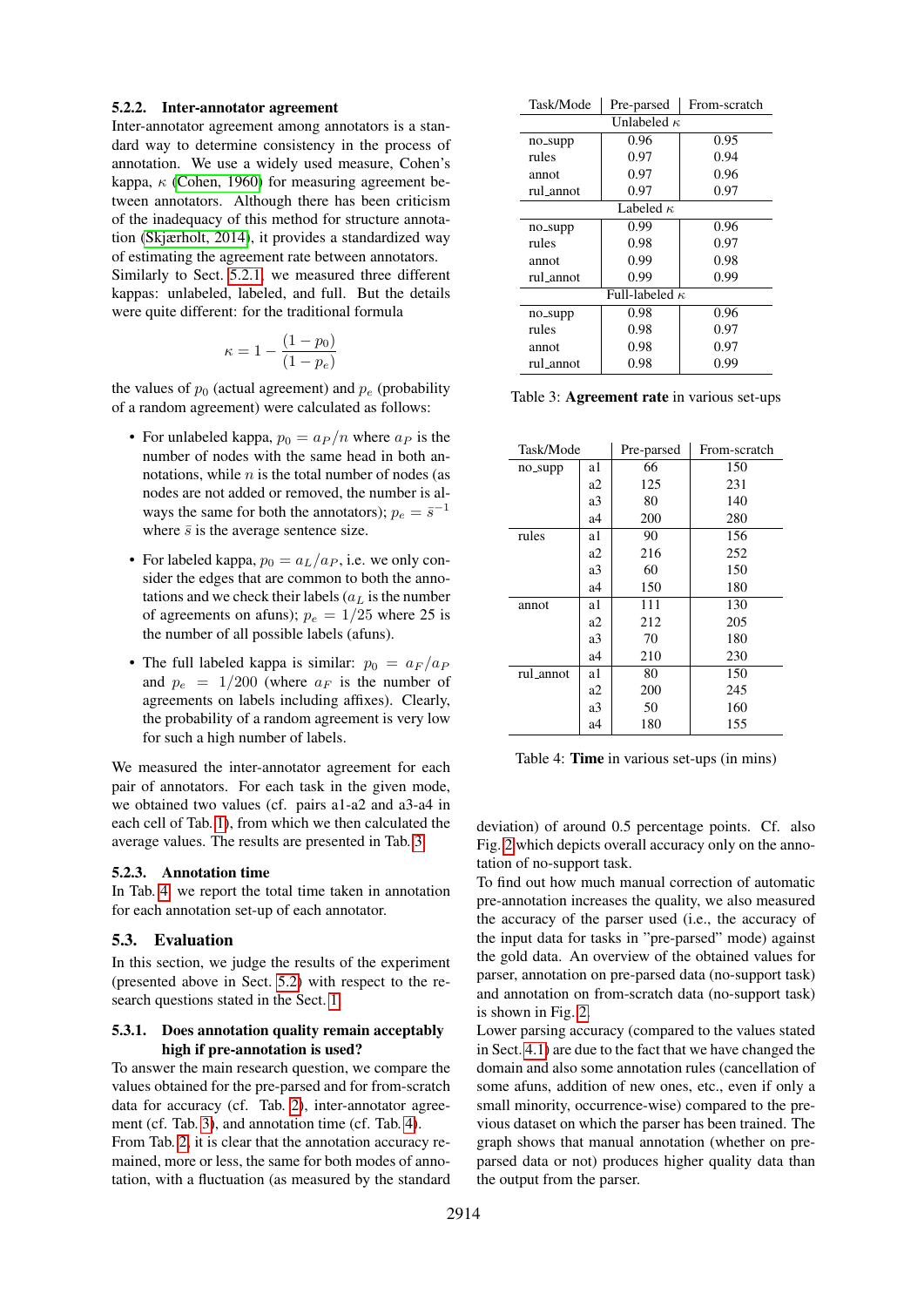<span id="page-6-0"></span>

Figure 2: Accuracy of the annotation of no-support task in comparison with accuracy of the parser

<span id="page-6-1"></span>

Figure 3: Agreement rate of no-support annotation

Fig. [3](#page-6-1) depicts total agreement rate for annotation on the no-support task. From the Fig. [3,](#page-6-1) it is obvious that the pre-annotation contributes to the consistency of the annotation. This can be attributed to the fact that judgments of annotators are influenced by the output of automatic pre-annotation. However, as stated above, preannotation does not affect the quality of the result.

We can also observe that the variance in the annotation speed between individual annotators is large, from 50 to 200 minutes per task of pre-parsed data and from 130 to 280 minutes per task of from-scratch data (cf. Tab. [4\)](#page-5-1). On average, the annotation on from-scratch data takes almost 1.7 times longer than annotation on pre-parsed data.

It follows from these results that the answer to the first research question is in the affirmative: the quality of the annotation is not hurt by the pre-parsing mode while the speed is up and inter-annotator agreement increases.

## 5.3.2. What effect do the used tools have on annotation quality and efficiency?

To answer the question how the quality and speed of annotation changes when using other support tools, we compare in detail the figures obtained for each task in Tables [2,](#page-4-5) [3,](#page-5-0) and [4.](#page-5-1)

As mentioned in the previous section, the annotation accuracy remained, more or less, the same for both modes. As can be seen from the figures in Tab. [2,](#page-4-5) we

can observe how much the addition of a support tool *(rules*, *annot*, *rul annot*) has increased the quality of annotation. While the differences seem small, some of them are significant when compared to the *no supp* task (see the p-values in Tab. [2\)](#page-4-5). Detailed insight through the significance tests shows that especially the combination of the "online" checking rules and the possibility to easily visually check the other type of annotation (the syntactic-semantic one) and make changes under its guidance (line *rul annot* in Tab. [2\)](#page-4-5) did improve the quality of the annotation significantly for all of UAS, LAS, and FULL metrics, in some cases very convincingly (as demonstrated by a very small  $p$ -value). Even the use of the other annotated data alone (line *annot* in Tab. [2\)](#page-4-5) improved some metrics in at least one mode significantly, even if less convincingly: LAS for both the pre-parsed and from-scratch mode, and FULL for the pre-parsed mode; UAS for the pre-parsed mode lies on the boundary of acceptable significance.

The apparently small influence when using the checking rules as the only support (line *rules* in Tab. [2\)](#page-4-5) can be attributed to the fact that there were relatively only a few sets of checks available at the time of the experiment. The more interesting it is then to observe that the combination of the "online" checking rules and the availability of the other annotation (*rul annot*) has increased the quality so convincingly.

Regarding the consistency of annotation, the figures in Tab. [3](#page-5-0) show the total agreement rate for each task on pre-parsed and from scratch data. We can observe that the use of annotation at the syntactic-semantic layer as a support lead to higher consistency of the annotation, especially on from-scratch input data. If pre-annotation is used, the effect of other tools (including other annotation support) on the consistency of annotation is unclear.

<span id="page-6-2"></span>

Figure 4: Time of annotation

It is hard to draw any conclusions regarding the correlation of speed of the annotation and the use of the support tools, due to the high variation of the speed of annotation across the annotators. But perhaps this is in fact good news: the annotation time does not increase (too much) due to the use of checking rules, neither when annotators have the other annotation available to check against (cf. Tab. [4](#page-5-1) and detailed graph in Fig. [4\)](#page-6-2).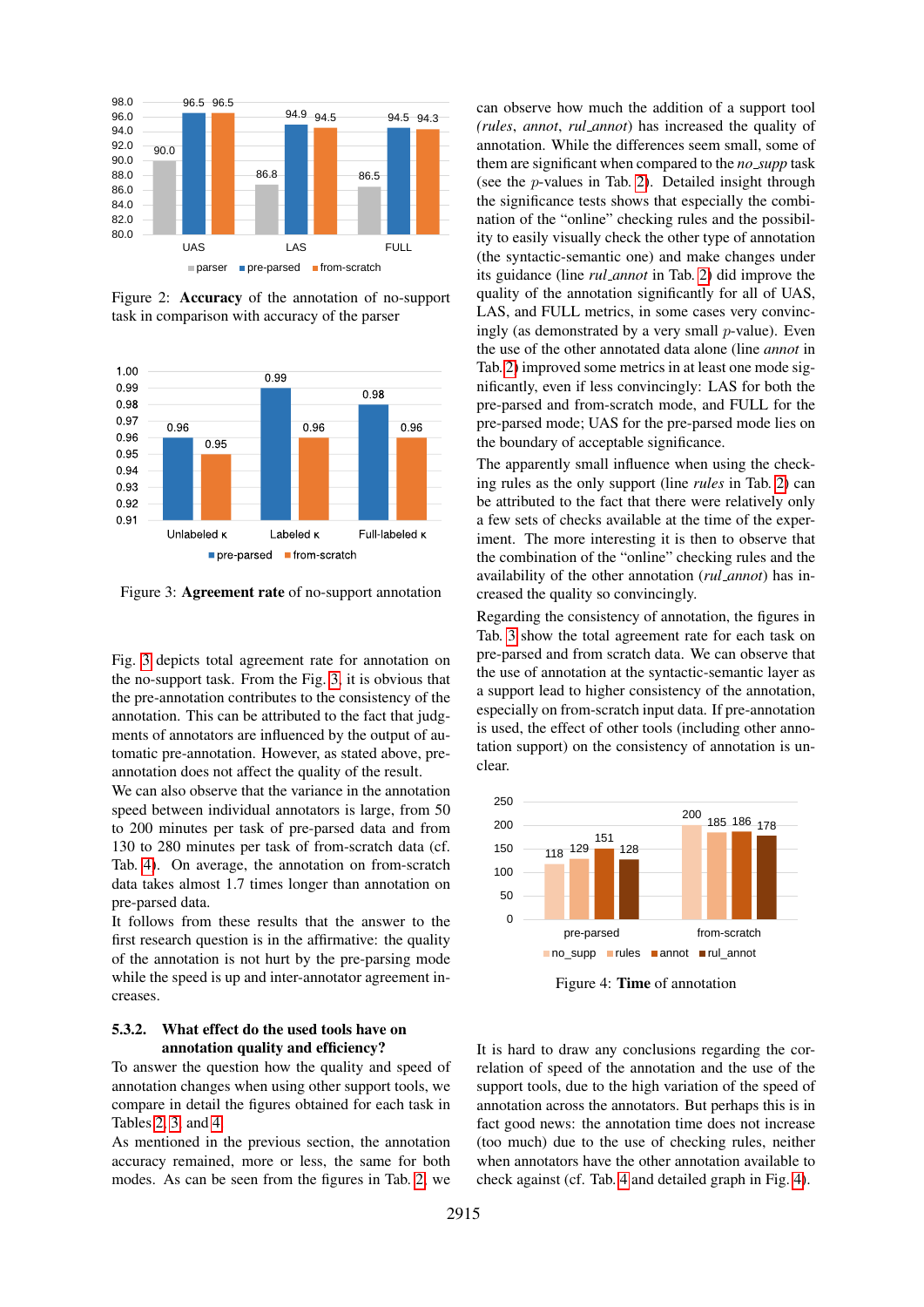## 5.3.3. Which set-up is most useful for manual dependency syntax annotation?

The experiment confirms the usefulness of automatic pre-annotation for efficiency of annotation and quality of the result. It significantly increases the speed of annotation and does not reduce the quality of data.

The influence of the support tools is not as positive as expected, especially when using the checking rules alone. This contradicts our previous experience (e.g. Mikulová and Štěpánek (2010)). Perhaps it will help to develop more checking rules throughout the annotation project, once it starts in full. Regarding the use of annotation at the syntactic-semantic layer, the agreement rate figures measured on the from-scratch data show that the other annotation support has the potential to increase the consistency of the annotation, as well as the quality if used in conjunction with the checking rules. Therefore, and because these tools do not increase annotation time too much (cf. Fig. [4\)](#page-6-2), we will use them in the annotation project proper (together with pre-parsing).

<span id="page-7-4"></span>

Figure 5: Extrapolated hours of annotation needed

A graph in Fig. [5](#page-7-4) depicts the extrapolated time for annotation using just manual work (from scratch with no annotation support) vs. the time needed when using pre-parsed data (with and without the additional annotation support) as presented in this paper. We leave the calculation of financial savings to the readers, based on their usual hourly rates. Please note that any hourly savings of the primary annotation induce additional savings of technical support, supervision etc., which is however harder to quantify.

<span id="page-7-0"></span>In our case, for the PDT-C corpora annotation with a total of about 2 million tokens, the primary saving will be approx. 2,000 hours (5,400–3,400) per single annotation pass (˜1.3 person-years, or at least about \$21,000) if we compare the annotation with no support and the annotation with all available support; with the usual double annotation, it is then also double the savings in both time and cost.

#### 6. Conclusions and Future Work

In the paper, we presented pre-annotation bias experiment for a mid-level annotation complexity task– dependency syntax annotation within the Prague Dependency Treebank - Consolidated 2.0 project which is now ongoing. We judged efficiency and quality of annotation performed under various experimental set-ups: annotation with no support ("from-scratch") and annotation supported by the use of automatic pre-annotation (using a high-accuracy parser), availability of other annotation on the same data, and "online" checking rules (implemented in such a way that the annotator can check the manual annotation immediately).

The experiment confirmed that pre-annotation using UDPipe 2 is an efficient tool for manual syntactic annotation, which increases the speed and consistency of the resulting annotation without reducing its quality. Thus we can conclude it is highly recommended to use automatic pre-annotation in syntactic annotation projects, even if the other tools are not available.

The influence of the other support tools (online annotation checking rules and the availability of a related, even if largely not directly comparable syntacticsemantic annotation on the same data) on efficiency and quality of annotation was not as positive as expected. However, when used together they significantly increase the quality of the annotation, in both the preparsed and from-scratch modes. As these tools do not increase annotation time (much), we will use them in the upcoming large-scale PDT-C dependency syntax annotation process.

We plan to repeat the experiment at half-time of the project to re-evaluate the influence of the chosen annotation set-up on the quality and efficiency of the annotation.

#### 7. Acknowledgements

We thank the annotators for their commitment in the implementation of the experiment.

The research and language resource work reported in the paper has been supported by the LINDAT/CLARIAH-CZ project funded by Ministry of Education, Youth and Sports of the Czech Republic (project LM2018101) and by the EXPRO project LUSyD, funded by the Grant Agency of the Czech Republic as project No. GX20-16819X.

## 8. Bibliographical References

- <span id="page-7-2"></span>Artstein, R. and Poesio, M. (2008). Inter-coder agreement for computational linguistics. *Computational Linguistics*, 34(4):555–596.
- <span id="page-7-3"></span>Braggaar, A. and van der Goot, R. (2021). Creating a Universal Dependencies Treebank of Spoken Frisian-Dutch Code-switched Data.
- <span id="page-7-1"></span>Chiou, F.-D., Chiang, D., and Palmer, M. (2001). Facilitating treebank annotation using a statistical parser. In *Proceedings of the First International*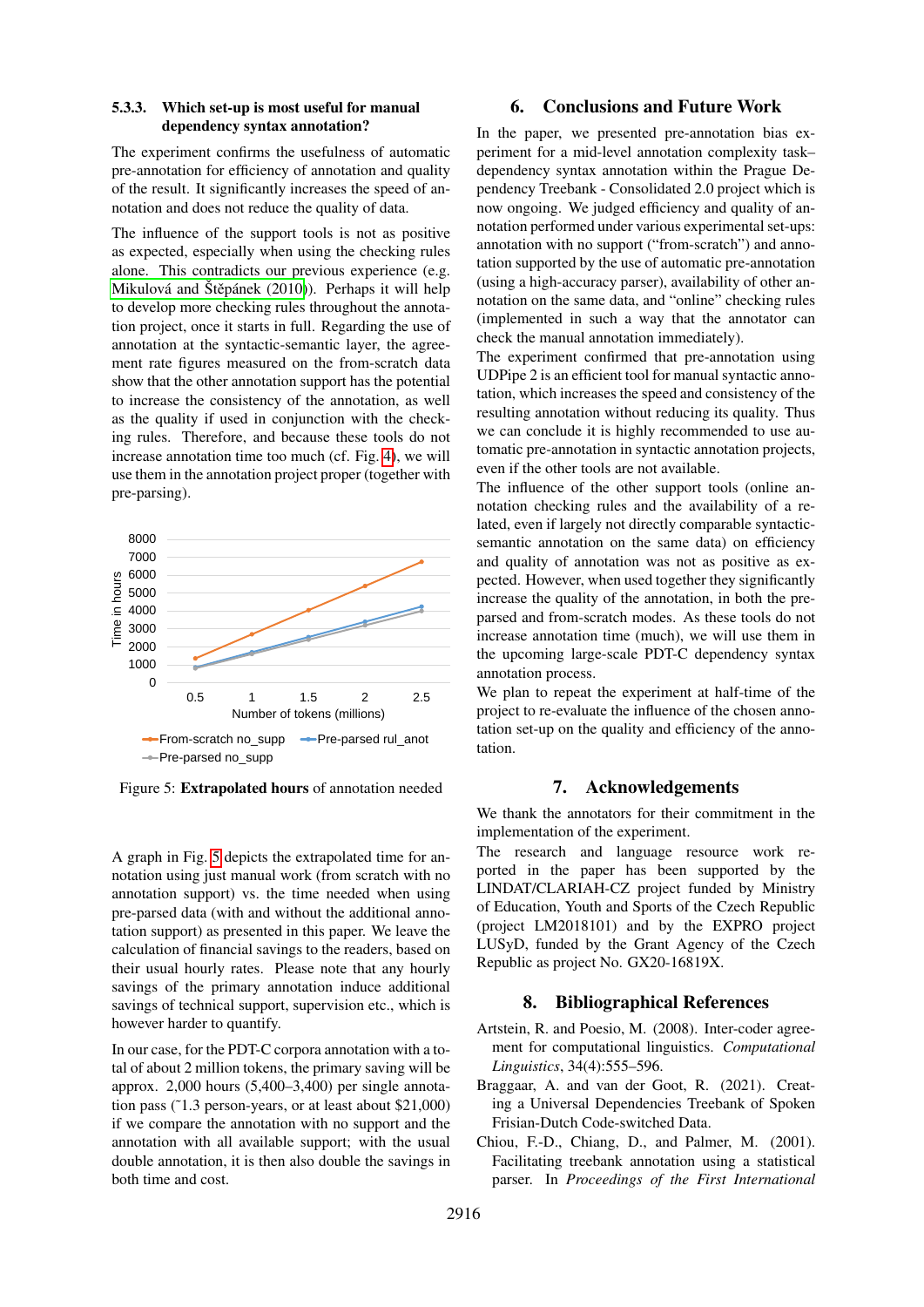*Conference on Human Language Technology Research*.

- <span id="page-8-3"></span>Chou, W.-C., Tsai, R. T.-H., Su, Y.-S., Ku, W., Sung, T.-Y., and Hsu, W.-L. (2006). A semi-automatic method for annotating a biomedical Proposition Bank. In *Proceedings of the Workshop on Frontiers in Linguistically Annotated Corpora 2006*, pages 5– 12, Sydney, Australia, July. Association for Computational Linguistics.
- <span id="page-8-8"></span>Cohen, J. (1960). A coefficient of agreement for nominal scales. *Educational and psychological measurement*, 20(1):37–46.
- <span id="page-8-19"></span>Fay, M. P. and Follmann, D. A. (2002). Designing Monte Carlo Implementations of Permutation or Bootstrap Hypothesis Tests. *The American Statistician*, 56(1):63–70.
- <span id="page-8-2"></span>Fort, K. and Sagot, B. (2010). Influence of preannotation on POS-tagged corpus development. In *Proceedings of the Fourth Linguistic Annotation Workshop*, pages 56–63, Uppsala, Sweden, July. Association for Computational Linguistics.
- <span id="page-8-1"></span>Grouin, C., Lavergne, T., and Névéol, A. (2014). Optimizing annotation efforts to build reliable annotated corpora for training statistical models. In *Proceedings of LAW VIII-The 8th Linguistic Annotation Workshop*, pages 54–58.
- <span id="page-8-6"></span>Gupta, M., Yadav, V., Husain, S., and Sharma, D. M. (2010). Partial parsing as a method to expedite dependency annotation of a Hindi treebank. In *Proceedings of the Seventh International Conference on Language Resources and Evaluation (LREC'10)*, Valletta, Malta, May. European Language Resources Association (ELRA).
- <span id="page-8-11"></span>Hajič, J., Panevová, J., Buráňová, E., Urešová, Z., and Bémová, A. (1999). Annotation at analytical level. Technical report, Institute of Formal and Applied Linguistics, Charles University, Prague, Czech Republic.
- <span id="page-8-10"></span>Hajič, J., Bejček, E., Hlaváčová, J., Mikulová, M., Straka, M., Štěpánek, J., and Štěpánková, B. (2020). Prague Dependency Treebank - Consolidated 1.0. In *Proceedings of the 12th Language Resources and Evaluation Conference*, pages 5208–5218, Marseille, France, May. European Language Resources Association.
- <span id="page-8-12"></span>Hajič, J. (1998). Building a syntactically annotated corpus: The Prague Dependency Treebank. In *Issues of Valency and Meaning. Studies in Honour of Jarmila Panevova (ed. Eva Haji ´ cov ˇ a)´* . Karolinum, Charles University Press, Prague, ISBN 80-7184- 601-5.
- <span id="page-8-5"></span>Marcus, M., Santorini, B., and Marcinkiewicz, M. A. (1993). Building a large annotated corpus of English: The Penn Treebank.
- <span id="page-8-20"></span>Mikulová, M. and Štěpánek, J. (2010). Ways of evaluation of the annotators in building the Prague Czech-English Dependency Treebank. In *Proceedings of the 7th International Conference on Lan-*

*guage Resources and Evaluation (LREC 2010)*, pages 1836–1839, Valletta, Malta. European Language Resources Association.

- <span id="page-8-17"></span>Mikulová, M., Bémová, A., Hajič, J., Hajičová, E., Havelka, J., Kolářová, V., Kučová, L., Lopatková, M., Pajas, P., Panevová, J., Razímová, M., Sgall, P., Štěpánek, J., Urešová, Z., Veselá, K., and  $\check{Z}$ abokrtský, Z. (2006). Annotation on the tectogrammatical level in the Prague Dependency Treebank. Annotation manual. Technical Report 30, Institute of Formal and Applied Linguistics, Charles University, Prague, Czech Republic.
- <span id="page-8-18"></span>Mikulová, M. (2014). Annotation on the tectogrammatical level. Additions to annotation manual (with respect to PDTSC and PCEDT). Technical Report TR-2013-52, Institute of Formal and Applied Linguistics, Charles University, Prague, Czech Republic.
- <span id="page-8-9"></span>Nguyen, K.-H. (2018). BKTreebank: Building a Vietnamese Dependency Treebank. In *Proceedings of the Eleventh International Conference on Language Resources and Evaluation (LREC 2018)*, Miyazaki, Japan, May. European Language Resources Association (ELRA).
- <span id="page-8-14"></span>Pajas, P. and Štěpánek, J. (2008). Recent advances in a feature-rich framework for treebank annotation. In Donia Scott et al., editors, *The 22nd International Conference on Computational Linguistics - Proceedings of the Conference*, volume 2, pages 673–680, Manchester, UK. The Coling 2008 Organizing Committee.
- <span id="page-8-0"></span>Rehbein, I., Ruppenhofer, J., and Sporleder, C. (2009). Assessing the benefits of partial automatic prelabeling for frame-semantic annotation. In *Proceedings of the Third Linguistic Annotation Workshop (LAW III)*, pages 19–26, Suntec, Singapore, August. Association for Computational Linguistics.
- <span id="page-8-4"></span>Rosset, S., Grouin, C., Lavergne, T., Ben Jannet, M., Leixa, J., Galibert, O., and Zweigenbaum, P. (2013). Automatic named entity pre-annotation for out-ofdomain human annotation. In *Proceedings of the 7th Linguistic Annotation Workshop and Interoperability with Discourse*, pages 168–177, Sofia, Bulgaria, August. Association for Computational Linguistics.
- <span id="page-8-16"></span>Sgall, P., Hajičová, E., and Panevová, J. (1986). The *Meaning of the Sentence and Its Semantic and Pragmatic Aspects*. Academia/Reidel Publishing Company, Prague/Dordrecht.
- <span id="page-8-7"></span>Skjærholt, A. (2014). A chance-corrected measure of inter-annotator agreement for syntax. In *Proceedings of the 52nd Annual Meeting of the Association for Computational Linguistics (Volume 1: Long Papers)*, pages 934–944, Baltimore, Maryland. Association for Computational Linguistics.
- <span id="page-8-13"></span>Šmilauer, V. (1947). Novočeská skladba (Syntax of Modern Czech). *Prague: Academia*.
- <span id="page-8-15"></span>Straka, M., Náplava, J., Straková, J., and Samuel, D. (2021). Robeczech: Czech RoBERTa, a monolin-